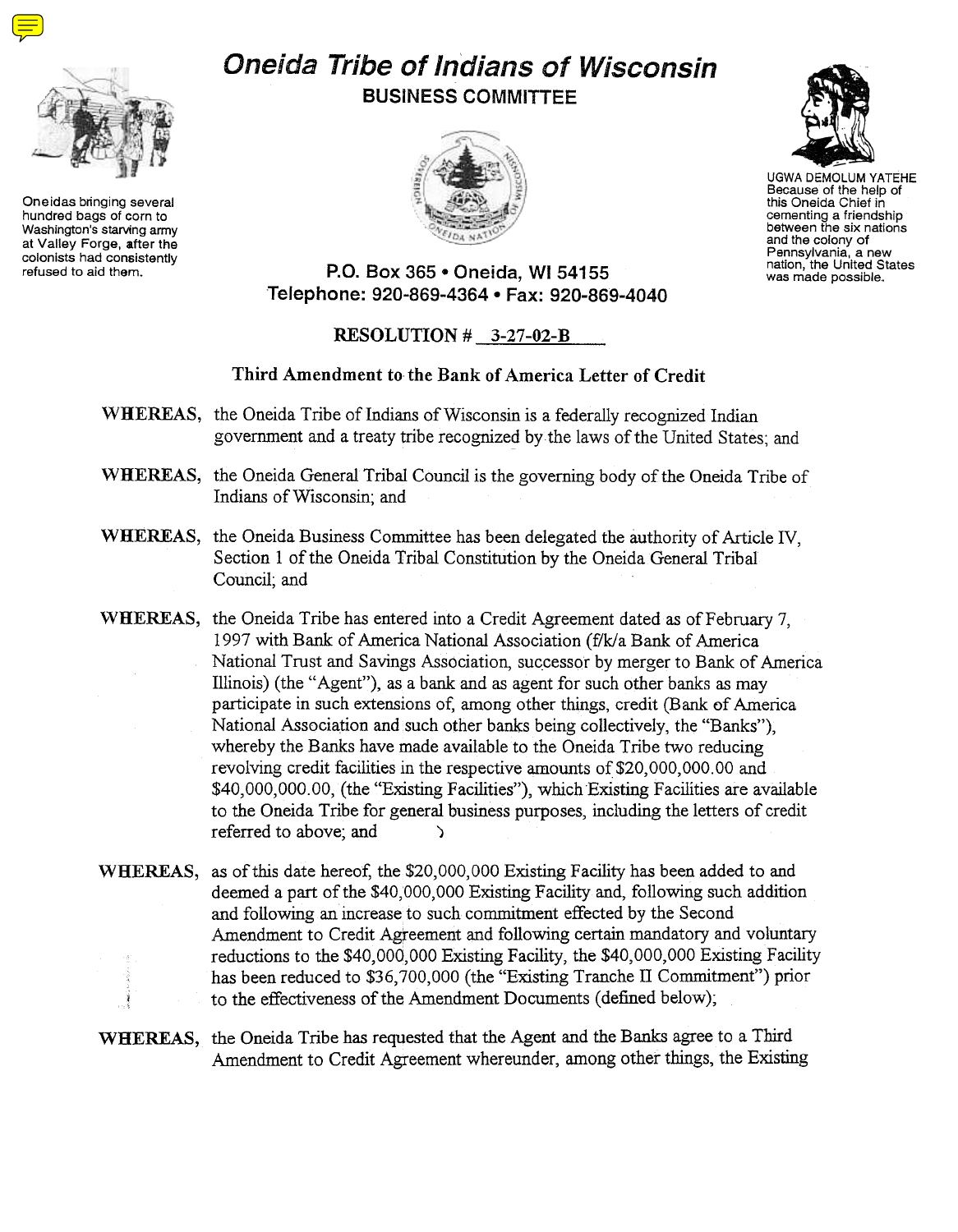Tranche II Commitment will be increased to \$42,800,000 to enable the Oneida Tribe to fund the Borrower's general business purposes; and

WHEREAS, there have been prepared and submitted to this Business Committee drafts of the following documents (collectively, the "Amendment Documents"):

> A Third Amendment to Credit Agreement between the Oneida Tribe, the Agent, and the Banks;

- 2 New Promissory Notes (Tranche II Note) of the Oneida Tribe in the aggregate principal amount of \$42,800,000 in favor of each Bank; and
- WHEREAS, the Oneida Tribe acknowledges that the-Amendment Documents contain a waiver of the Tribe's sovereign immunity for purposes of their enforcement;
	- NOW THEREFORE BE IT RESOLVED that the Amendment Documents and the loan facilities reflected therein are hereby approved by the Oneida Business Committee.
	- FURTHER RESOLVED that the Chairman and Secretary of the Oneida Business Committee are hereby authorized and directed to execute and deliver the Amendment Documents on behalf of the Oneida Tribe of Indians of Wisconsin, in substantially the form heretofore provided to this Business Committee with such changes thereto as the Chairman and Secretary in their discretion, upon the advice of the Tribal Attomey and Chief Financial Adviser shall approve, and to execute and deliver on behalf of the Oneida Tribe such additional instruments and certifications as may be necessary and appropriate in order to implement this Resolution and to evidence or secure the Credit Agreement, as amended by the Amendment Documents, the Chairman's and Secretary's execution and delivery of any document or additional instrument or certification being conclusive evidence of their approval thereof in accordance with this Resolution.
	- FURTHER RESOLVED that funds obtained from the Amendment Documents are to be utilized for the replenishment of the general fund and for the purchase, rental, or lease of gaming equipment for Oneida Bingo and Casino.

FURTHER RESOLVED that the approvals and authorizations herein contained shall constitute sufficient approvals and authorizations for the borrowing, repayment and reborrowing, from time to time, of the amounts available to be borrowed, and requests for extensions of letters of credit, by the Oneida Tribe under the Amendment Documents in the manner provided therein without further action of this Business Committee.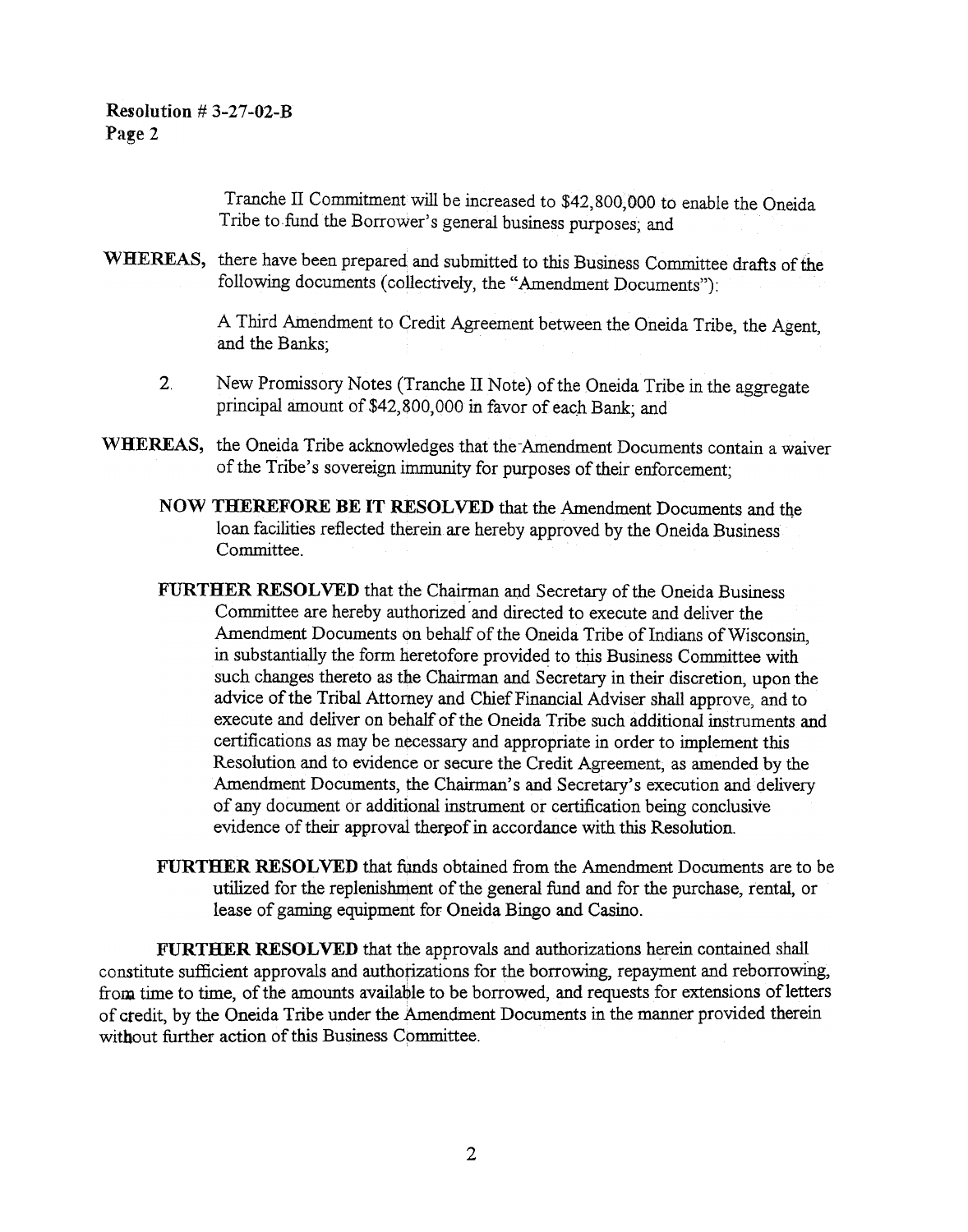Resolution # 3-27-02-B Page 3

FURTHER RESOLVED, it is hereby acknowledged that each and every note, pledge agreement, collateral agreement, and other instrument made pursuant to the foregoing Resolutions is and will be made and given for the business purposes of the Oneida Tribe.

FURTHER RESOLVED, the Secretary of the Oneida Business Committee shall certify to the Banks the names and signatures of the persons who presently are duly elected, qualified and acting as the officers authorized to act under the foregoing Resolutions, and the Secretary of the Oneida Business Committee shall from time to time hereafter, upon a change in the facts so certified, immediately certify to the Banks the names and signatures of the persons then authorized to sign or to act, the Banks shall be fully protected in relying on such certificates and on the obligation of the Secretary of the Oneida Business Committee immediately to certify to the Banks any change in any fact certified, and the Banks shall be indemnified and saved harmless by the Tribe from any and all claims, demands, expenses, costs and damages resulting from or growing out of honoring or relying on the signature or other authority (whether or not property used) or any officer whose name and signature was so certified, or refusing to honor any signatures or authority not so certified.

## **CERTIFICATIONS**

I, the undersigned, as Secretary of the Opeida Business Committee, hereby certify that the Oneida Business Committee is composed of 9 members of whom 5 members constitute a quorum,  $\leq$  members were present at a meeting duly called, noticed and held on the  $27<sup>th</sup>$  day of March. 2002; that the foregoing resolution was duly adopted at such meeting by a vote of 4. members for;  $\overline{0}$  members against, and  $\overline{0}$  members not voting; and that said resolution has not been rescinded or amended in any way.

I further certify that the Oneida Business Committee has, and at the time of adoption of the foregoing Resolutions had, full power and lawful authority to adopt the foregoing resolutions and to confer the powers therein granted upon the officers designated, and that such officers have full power and authority to exercise the same.

I further certify that the officers whose names appear below have been duly elected to and now hold the offices in the Tribe as set forth below until  $\text{July }$ , 2002, said date being the expiration date of the terms of said elected officers, and that the signature appearing opposite the name of each of such officers is authentic and official:

i )

| Pool A:                                  | $PoolB$ :                           |
|------------------------------------------|-------------------------------------|
| Judy M. Cornelius, Treasurer             | Gerald L. Danforth, Chairman        |
| Terry Cornelius, Chief Financial Advisor | Cristina Danforth, Vice-Chairperson |
| Lynn VandenLangenberg, Assistant CFO     | Julie Barton, Secretary             |